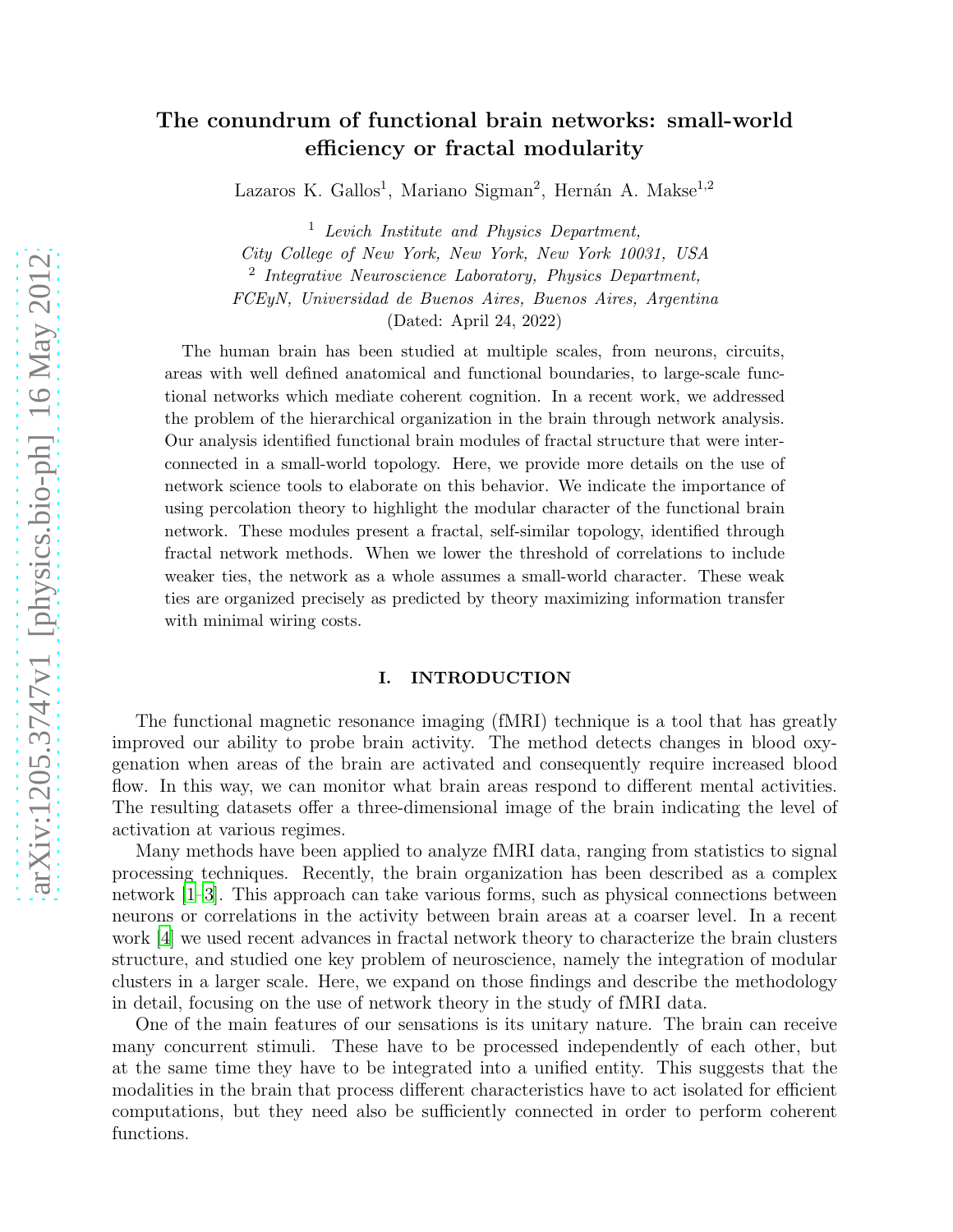The notion of a complex network can be suitably adapted to address this scaling problem and study optimal information flow in modular networks. This representation of complicated interactions has offered new insight in many processes across different disciplines. A key feature of many such networks is their modular character, a topic which has attracted a lot of interest in the literature. Many algorithms have been proposed for the detection of modules, loosely defined as network areas well-connected within themselves but sparsely connected to the rest of the network. The detection and behavior of modules at different observation scales, though, remains a largely unexplored problem. Network analysis of functional [\[1](#page-12-0)] and structural [\[2\]](#page-12-2) data has been used to characterize global connectivity and topological organization of the human brain[\[3\]](#page-12-1). Many of those studies indicate the smallworld character [\[5](#page-13-1)] of brain networks, but the idea of a simple small-world structure can be contradictory to modular network.

In the present manuscript we implement a complex network analysis to understand the hierarchical organization of functional brain networks, and we study how we can explain the emergence of both small-world and modular features in the same network. We capitalize on a well known dual-task paradigm, the psychological refractory period, in which information from different sensory modalities (visual and auditory) has to be coherently routed to different motor effectors (in this experiment, the left and right hand).

The combination of high-temporal resolution fMRI with novel network analysis tools allows the study of the module properties and their synergy towards accomplishing a cognitive task. A functional correlation network is derived from the fMRI phase information. We implement percolation and scaling analysis methods to uncover a highly modular functional operation and a network that is almost optimally connected for efficient information flow.

## II. MATERIAL AND METHODS

### A. Experimental design

We use time-resolved fMRI [\[6](#page-13-2)], based on analysis of the phase signal [\[7](#page-13-3)]. Time-resolved fMRI is capable of identifying the series of processing stages which unfold sequentially during the execution of a compound dual-task [\[8,](#page-13-4) [9\]](#page-13-5).

The details of the experiments are described in [\[7\]](#page-13-3), and are briefly reviewed here. Sixteen participants performed a dual-task paradigm: first a visual task of comparing an Arabic numeral (target T1) to a fixed reference, with a right-hand response and, second, an auditory task of judging the pitch of an auditory tone (target T2) with a left-hand response. The stimulus onset asynchrony (SOA) between T1 and T2 was varied between 0, 300, 900 and 1200 ms. In the course of this analysis we did not detect significant differences in the resulting patterns of different SOA conditions.

While subjects performed the dual-task, whole-brain fMRI images were recorded at a sampling time (TR) of 1.5 s, and subsequently the phase and amplitude of the hemodynamic response were computed [\[7\]](#page-13-3). This activated map exhibits phases consistently falling within the expected response latency for a task-induced activation. As expected for an experiment involving visual and auditory stimuli and bimanual responses, the responsive regions included bilateral visual occipito-temporal cortices, bilateral auditory cortices, motor, premotor and cerebellar cortices, and a large-scale bilateral parieto-frontal network [\[8\]](#page-13-4). In this study we try to understand the topology of the modular organization of this broad functional network during dual task performance. For this purpose, we derived a large functional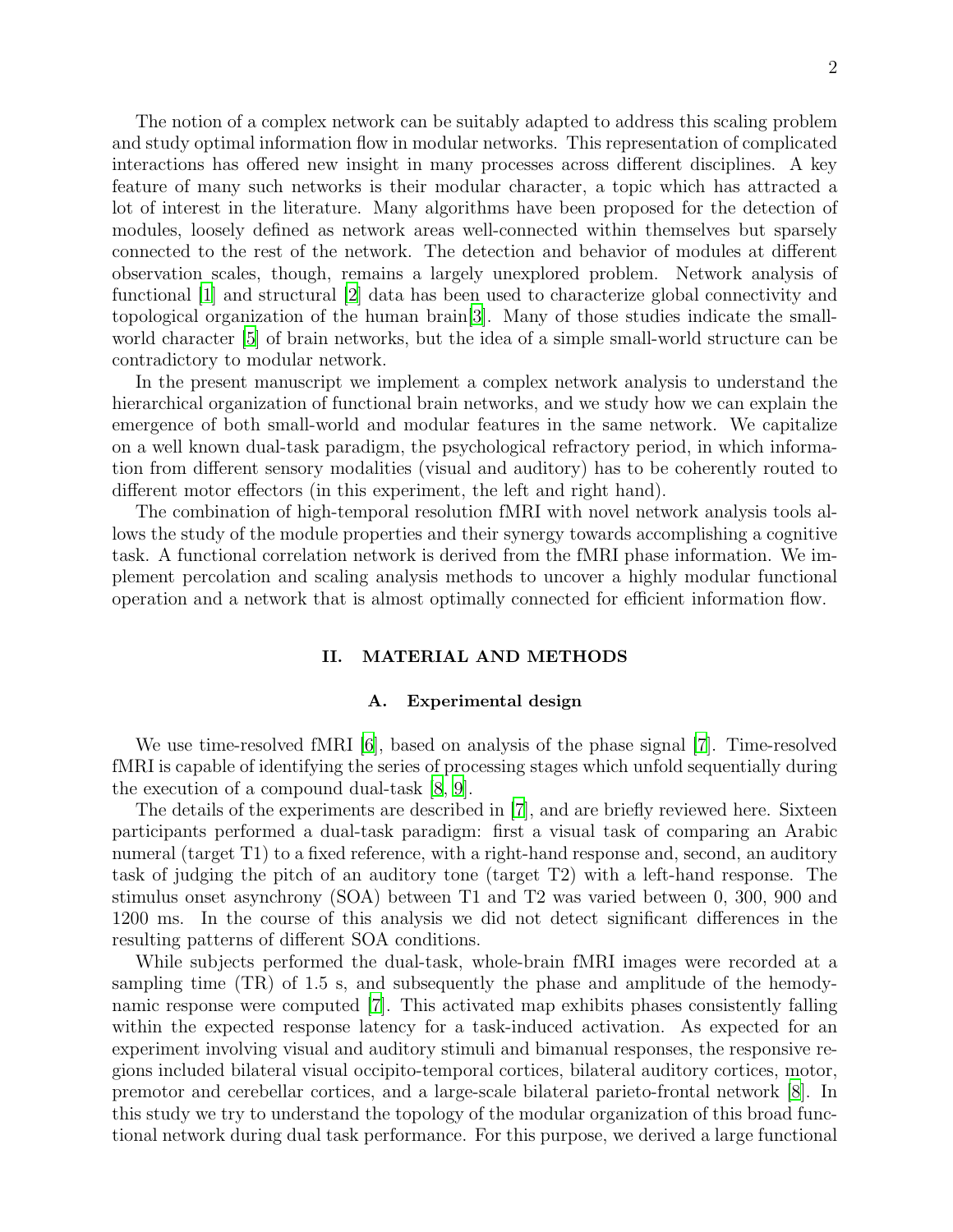network of brain areas by measuring the phase correlations in these responses for all pairs of voxels. We then connected the highly-correlated pairs which gave us the brain cluster network structure.

# B. Phase correlations and functional brain network

We use network theory concepts for the analysis of correlations between different brain areas, based on the temporal activation of these areas when a subject responds to external stimuli. We reconstruct the network topology of brain voxels, where a network link indicates a high correlation in the phase-space activity of the two connected voxels, and compare this structure with the corresponding topology of the voxel location in the brain.

The time evolution of the phase of all brain voxels over 440 s was recorded for each participant and each of the four SOA conditions, for a total of 64 measurements. For our analysis, we create a mask where we only keep voxels which were activated in more than 75% of the cases, i.e. in at least 48 instances.

We want to detect the correlation between the phases of two voxels i and j in the activated mask. The measure of correlation for vectors is the co-directionality, i.e. we need to calculate the angle between the two vectors. Therefore, the correlation  $c_{ij}$  between two vectors  $\vec{r}_i$  and  $\vec{r}_j$  is given, in general, by  $c_{ij} \equiv \vec{r}_i \cdot \vec{r}_j/|\vec{r}_i||\vec{r}_j|$ , which is equivalent to the cosine of the included angle, i.e.  $c_{ij} = \cos(\theta)$ , where  $\theta$  is now the phase difference  $a_i - a_j$ . We average the correlation between any two voxels i and j in the activated mask over roughly 40 trials of each experiment. The resulting correlation  $p_{ij}$  between these two voxels is then given by

$$
p_{ij} = \frac{1}{N} \sum_{t=1}^{N} \cos \left[ a_i(t) - a_j(t) \right],
$$
\n(1)

where  $N$  is the number of trials for a given combination of subject and stimulus. We link two voxels if their correlation is larger than a threshold value p. The resulting network is a representation of functional relations among voxels for a specific subject and stimulus.

The topology of this network strongly depends on the value of  $p$ . The variation of  $p$ describes a percolation process. A large  $p$  value enables isolated module identification, since only the strongest (i.e. more correlated) functional links between voxels are preserved. As p is lowered, these modules get progressively merged to larger entities and the emphasis is shifted towards large-scale properties of the spanning network.

The complex network representation (Fig. [1a](#page-3-0)) reveals functional links between brain areas, but cannot directly reveal spatial correlations. Since voxels are embedded in space, we also study the topological features of spatial clusters in three dimensions, where now voxels assume their known positions in the brain and links between them are transferred from the corresponding network (Fig. [1b](#page-3-0)), i.e. they are assigned according to the degree of correlation between any two voxels, independently of the voxels proximity in real space.

The above procedure yields a different network or spatial clusters for each subject. We study each of those networks and clusters separately and show that they all carry statistically similar properties. For efficiency purposes, we focus our attention to the case of the largest  $p_c$  value where three clusters, including at least 1000 voxels, emerge in each trial. The spread of the corresponding  $p_c$  values is small, demonstrating a similar behavior in the brain response of different subjects.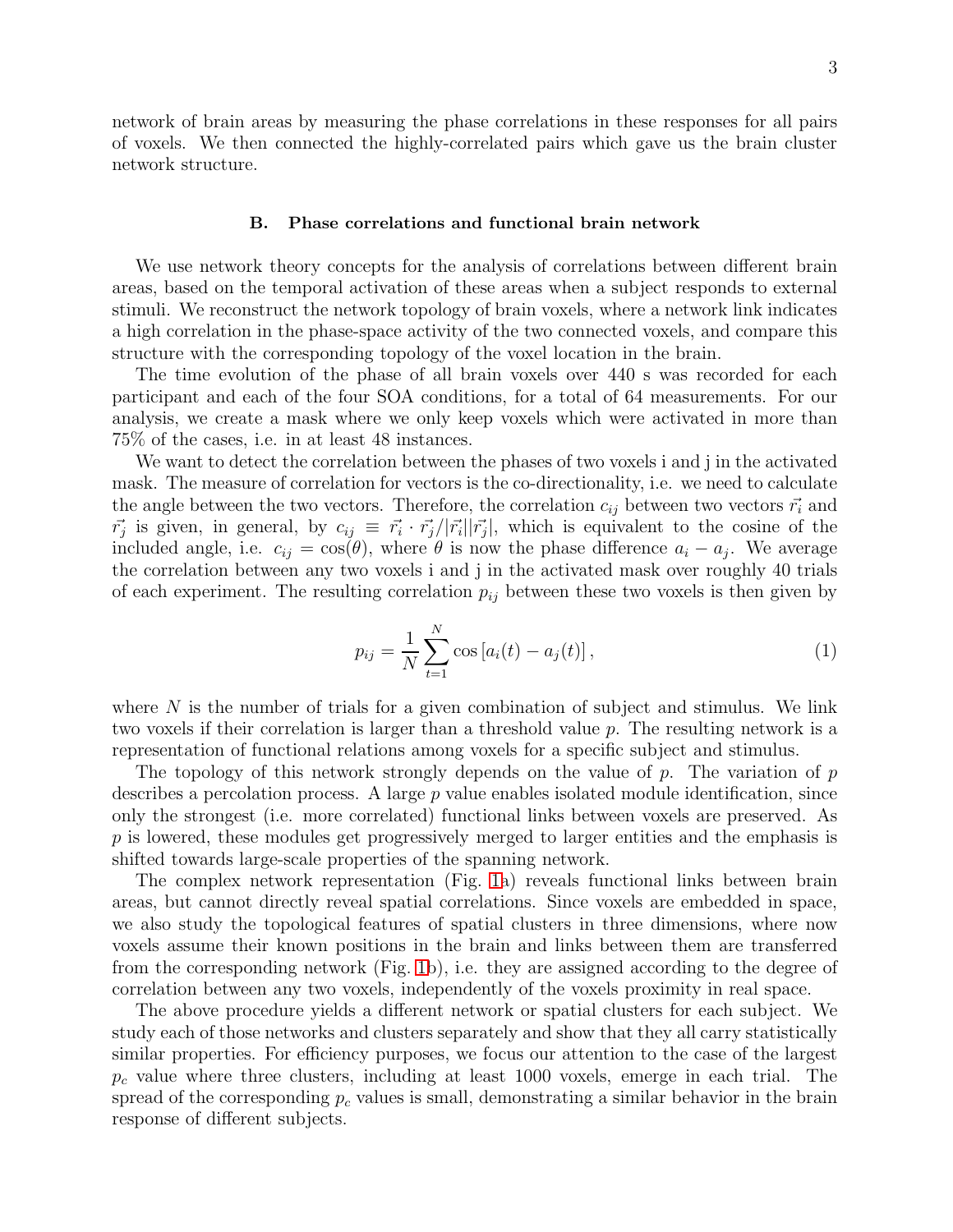

<span id="page-3-0"></span>FIG. 1: (a) Network representation of a brain cluster, as found by the phase correlation between pairs of voxels. (b) The same cluster in real-space representation, where each voxel is now placed in its known location in the brain.

# C. Fractal analysis

We analyze the resulting networks and the embedded three-dimensional clusters in terms of their fractal and modular properties. For the spatial representation, we characterize the fractality of a connected cluster through the standard Haussdorf dimension  $d_f$ . Starting from an arbitrary point in a cluster,  $d_f$  measures how the mass  $N_f$  (number of voxels in the same cluster) scales with the Euclidean distance  $r$  from this origin, i.e.:

<span id="page-3-1"></span>
$$
N_f(r) \sim r^{d_f}.\tag{2}
$$

The exponent  $d_f$  shows how densely the area is covered by a specific cluster.

The box-covering technique is used for the fractal analysis of the complex networks. A network (in our case each cluster) is first tiled with the minimum possible number of boxes,  $N_B$ , of a given size  $\ell_B$ . A box is defined as a union of nodes, all of which are at a distance from each other smaller than a given threshold length, the box size  $\ell_B$  (the distance between two nodes,  $\ell$ , is defined as the number of links along the shortest path between those nodes in the functional brain network).

The fractality (self-similarity) of the network is quantified in the power-law relation between the number of boxes needed to cover the network and the box size  $\ell_B$ :

$$
N_B(\ell_B) = N_0 \ell_B^{-d_B},\tag{3}
$$

where  $d_B$  is the fractal dimension (or box dimension) and  $N_0$  is the number of nodes in the original network [\[10](#page-13-6)[–14\]](#page-13-7). Finite and small values of  $d<sub>B</sub>$  show that the network has fractal features, where the covering boxes retain their connectivity scheme under different scales, and larger-scale boxes behave in a similar way as the original network.

The requirement that the number of boxes should be minimized poses an optimization problem which can be solved using a number of box-covering algorithms. The method that we implement here is called Maximum Excluded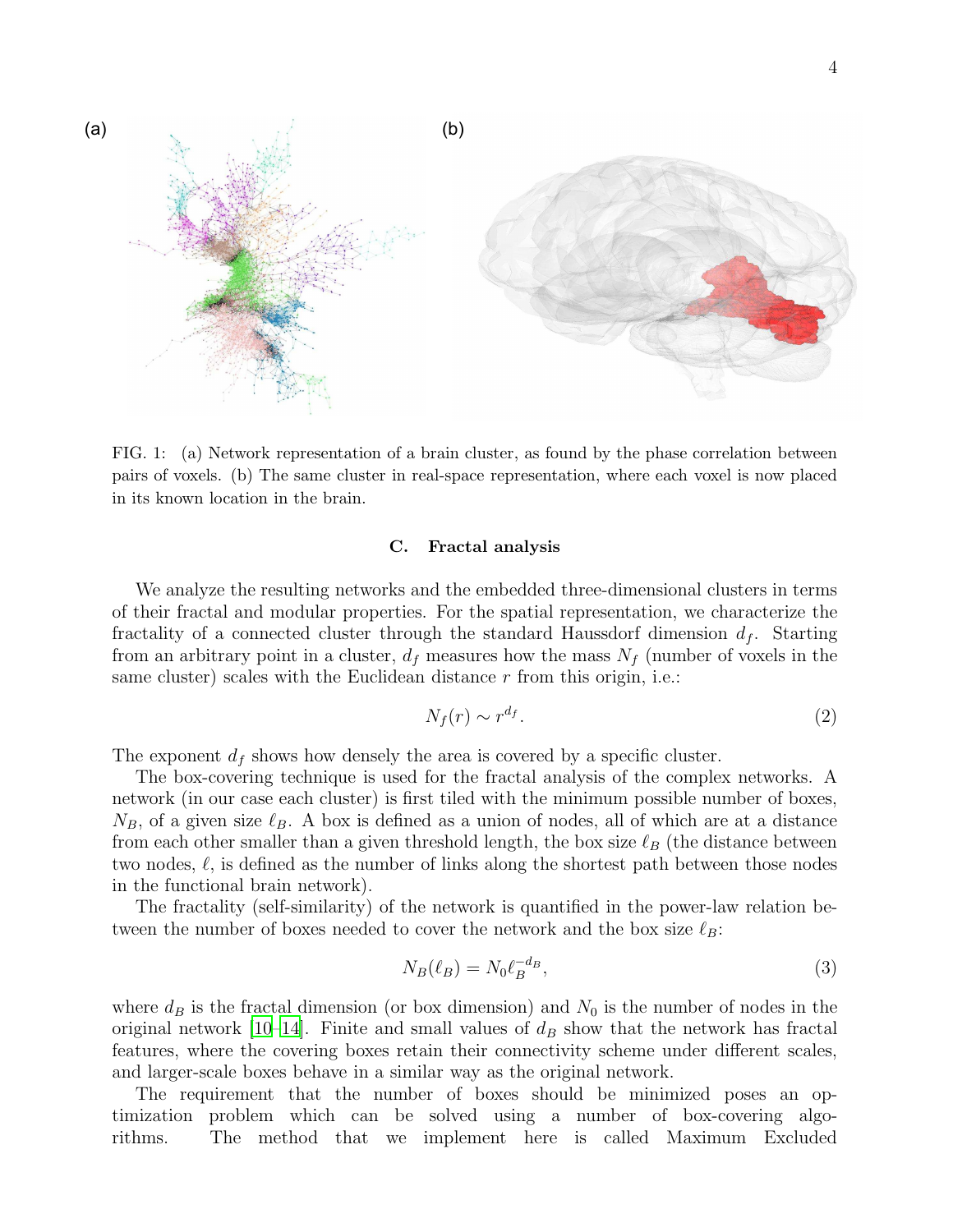

<span id="page-4-0"></span>FIG. 2: Demonstration of the MEMB box-covering algorithm. For a given radius value, e.g.  $r_B = 1$  in the center panel and  $r_B = 2$  in the right panel, we cover the network with the smallest possible number of boxes. The diameter of the box,  $\ell_B$ , (i.e. the distance between any two nodes in a box) is defined as  $\ell_B = 2r_B + 1$ . First, we detect the smallest possible number of box origins (shown with blue color) that provide the maximum number of nodes (mass) in each box, according to an optimization algorithm described in [\[15](#page-13-8)]. Then, we build the boxes through simultaneous burning from these center nodes, until the entire network is covered with boxes. For the calculation of modularity, we consider the boxes at each  $r_B$  value as separate modules. Then we calculate the ratio between the number of links within the modules (black links) and the number of links between modules (blue links).

Mass Burning algorithm (MEMB), and the algorithm can be downloaded from [http://lev.ccny.cuny.edu/~hmakse/soft\\_data.html](http://lev.ccny.cuny.edu/~hmakse/soft_data.html)). The method is roughly explained in Fig[.2.](#page-4-0) The detection of modules or boxes in our work follows from the application of this algorithm [\[10](#page-13-6), [15](#page-13-8)] at different length scales.

The MEMB method starts by determining the minimum number of boxes of radius  $r_B$ required for a complete coverage of the network. This radius is the distance from a box 'center', so that by definition all nodes in a box are within a distance from each other smaller than  $\ell_B = 2r_B + 1$ . The method detects the nodes that will act as the centers of the boxes, by calculating the mass around each node if it would act as a center. The node with maximum mass around it is selected as a center and we proceed iteratively to find the minimum number of such centers. Once these nodes have been determined, the boxes are built by including successive layers of nodes around the centers. The details of the method are reported in [\[15](#page-13-8)].

The resulting boxes are characterized by the proximity between all their nodes, at a given length scale and the maximization of the mass associated with each module center. Thus, MEMB detects boxes that also tend to maximize modularity. Different values of the box diameter  $\ell_B$  yield boxes of different size. These boxes are then identified as modules which at a smaller scale  $\ell_B$  may be separated, but merge into larger entities as we increase  $\ell_B$ . Thus, we can study the hierarchical character of modularity, i.e. modules of modules, and we can detect whether modularity is a feature of the network that remains scale-invariant.

For this, we can extend the box-covering concept to act as a community detection algo-rithm [\[16](#page-13-9)]. MEMB identifies modules of size  $\ell_B$ , composed of highly connected brain areas. Typical modularity approaches do not place constraints on the size of the modules, but they focus on minimizing the number of inter-module links. The MEMB approach, though, has the additional advantage that modularity can be studied at different scales. The requirement of minimal number of modules to cover the network  $(N_B)$  guarantees that the partition of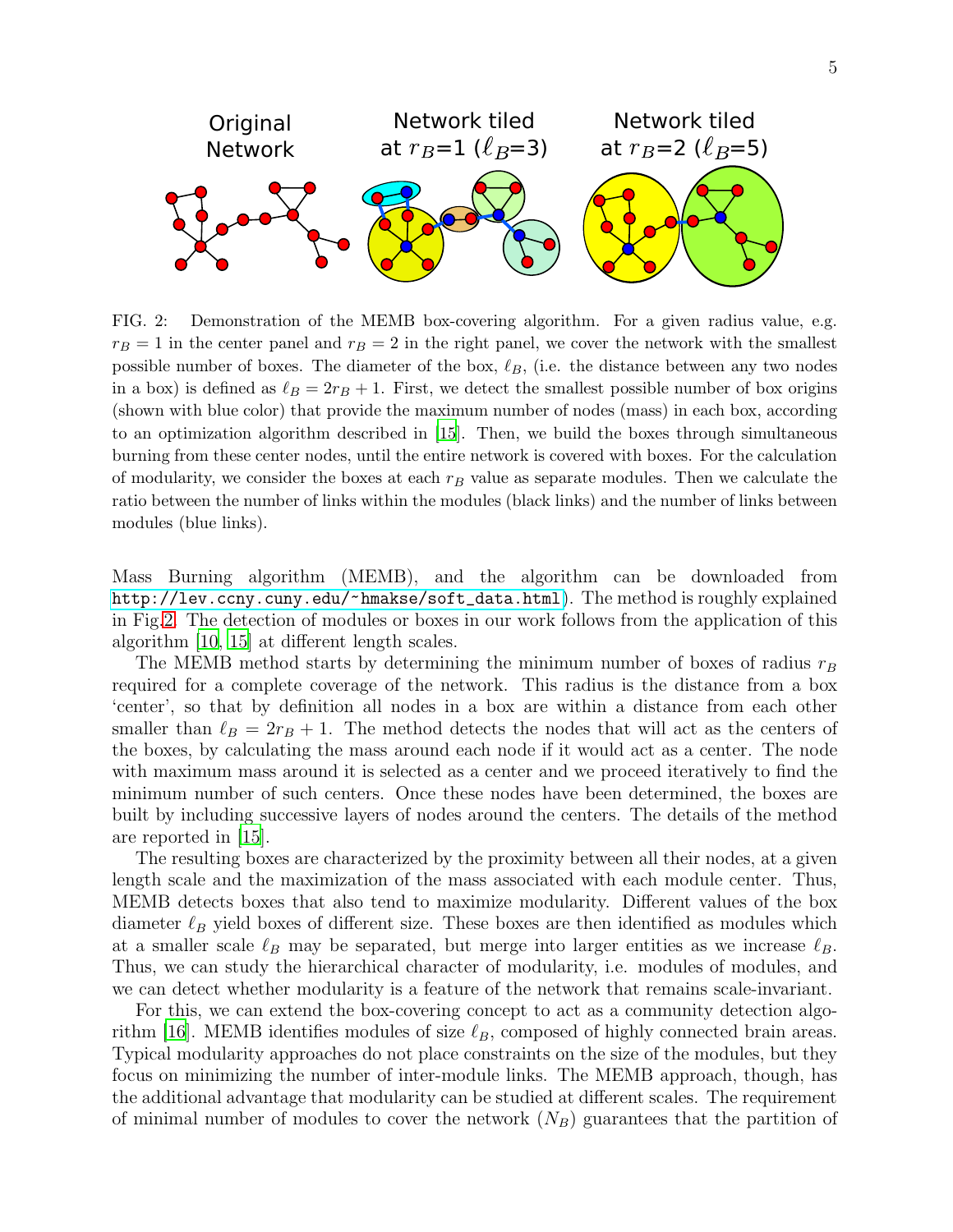the network is such that each module contains the largest possible number of nodes and links inside the module with the constraint that the modules cannot exceed size  $\ell_B$ . This optimized tiling process gives rise to modules with the fewest number of links connecting to other modules. This implies that the degree of modularity for a given  $\ell_B$  value is maximized, and we can define a modularity measure,  $\mathcal{M}$  through [\[17](#page-13-10)[–20](#page-13-11)]

<span id="page-5-0"></span>
$$
\mathcal{M}(\ell) \equiv \frac{1}{N_B} \sum_{i=1}^{N_B} \frac{L_i^{\text{in}}}{L_i^{\text{out}}}.
$$
\n(4)

Here  $L_i^{\text{in}}$  and  $L_i^{\text{out}}$ <sup>out</sup> represent the number of links that start in a given module  $i$  and end either within or outside i, respectively. Large values of M (i.e.  $L_i^{\text{out}} \to 0$ ) correspond to a higher degree of modularity [\[20\]](#page-13-11).

The value of the modularity of the network M varies with  $\ell_B$ , so that we can detect the dependence of modularity on different length scales, or equivalently how the modules themselves are organized into larger modules that enhance the degree of modularity. In the case that the dependence has a power law form, we can define a modularity exponent  $d_M$ , through the relation:

<span id="page-5-1"></span>
$$
\mathcal{M}(\ell_B) \sim \ell_B^{d_M}.\tag{5}
$$

## III. RESULTS

#### A. Percolation analysis reveals the modular structure

We use percolation theory [\[21](#page-13-12)] to identify the functional clusters resulting from the correlation between the phases of two voxels. The percolation problem is a paradigm of critical phase transitions [\[22,](#page-13-13) [23\]](#page-13-14) which can be used to identify the functional clusters in the brain network. In the simplest version of percolation, we can consider a lattice where each bond is absent with probability p or present with probability  $1-p$  [\[21](#page-13-12)]. In lattices, it is well known that there exists a critical probability  $p_c$ , below which the largest cluster of connected bonds spans the whole length of the lattice, while for  $p > p_c$  only small isolated clusters survive.

In the case of the functional brain network, the corresponding probability  $p$  for the existence of a link between any two voxels in the brain is based on the value of the phase correlation between them. For each participant, we calculated the mass of the largest cluster as a function of the percolation threshold  $p$ . As explained above, in a broad variety of systems in nature, the size of the largest cluster in a percolation process remains very small and increases abruptly through a phase transition, in which a single largest cluster spans the whole system [\[21](#page-13-12)]. A single incipient cluster is expected to appear if the bonds in the network are occupied at random without correlations, i.e. when the probability to find an active bond is independent on the activity of all the other bonds in the network. For the functional brain network our results revealed a more complex picture.

We found that, for all participants in this study, the cluster size increased progressively with a series of sharp jumps (Fig. [3\)](#page-6-0) and not with a single jump as expected for the simpler picture of uncorrelated percolation. Moreover, in random percolation the second largest cluster has a strong peak around  $p_c$  and vanishes otherwise. In the brain network, the second largest cluster also increases through jumps of absorbing smaller clusters. Moreover, this second cluster remains comparable in size with the largest cluster over a wider range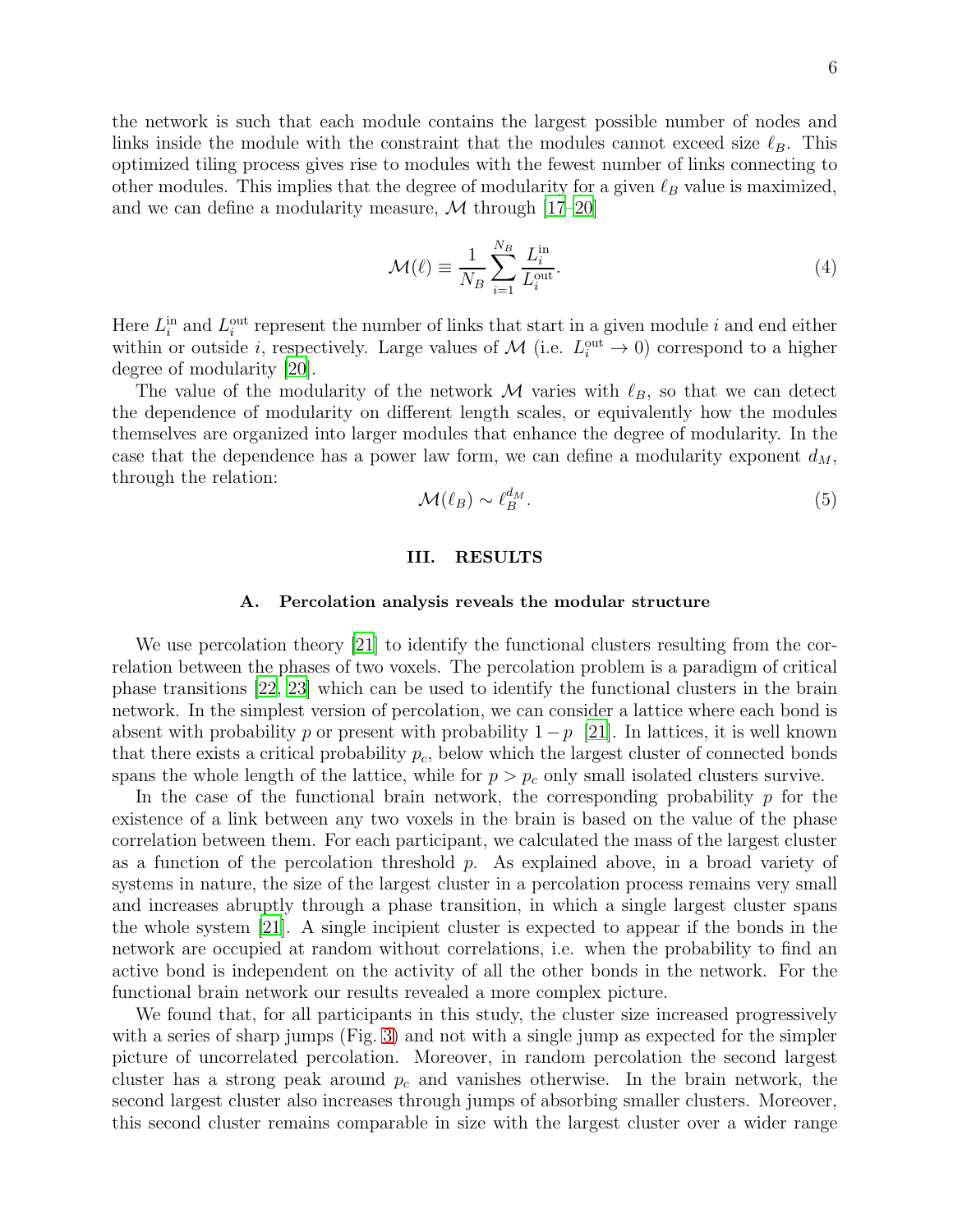of p. The evolution of these cluster sizes with p is a strong indication of strong correlations deviating from a random process.

We identified each of the jumps in the largest cluster as a single percolation transition focused on a region of the brain that is highly correlated and therefore represents a well-defined module (Fig. [3\)](#page-6-0). These sharp transitions are indicative of a marked modular structure in the network. They indicate that at any given  $p$  value there are many isolated clusters in the brain network, which subsequently merge into the largest cluster as  $p$  decreases. This is a universal behavior observed in all participants, and allows the identification of functional modules, which we proceed to study next.



<span id="page-6-0"></span>FIG. 3: (a) Bond percolation in a 2-dimensional lattice. We remove a random bond with probability p, and with probability  $1 - p$  a bond remains (denoted by a solid black line). The lattice with solid black bonds is at the percolation transition  $p = p_c$ . (b) Evolution of modules at different thresholds. The size of the three largest clusters as a function of the correlation threshold  $p$  for a given subject. As we lower  $p$  the cluster size increases in jumps, and new clusters emerge, grow, and finally get absorbed by the largest cluster. This behavior is significantly different from the random percolation in (a). (c) Cluster evolution. Brain clusters with more than 1000 voxels, as identified through correlation analysis for a given  $p$  value.

The clusters identified by percolation analysis at a given threshold  $p$  are functionally connected, but the nodes in such a cluster are not necessarily clustered in space. Thus, we first studied whether the percolation clusters had a consistent spatial projection. The pvalues at which clusters appear varied across participants. To group the data, we measured, for each participant, the highest correlation p-value for which there were at least three clusters of 1000 voxels each. The topography of these clusters reflected coherent patterns across different individuals. In virtually all participants we observed a cluster covering the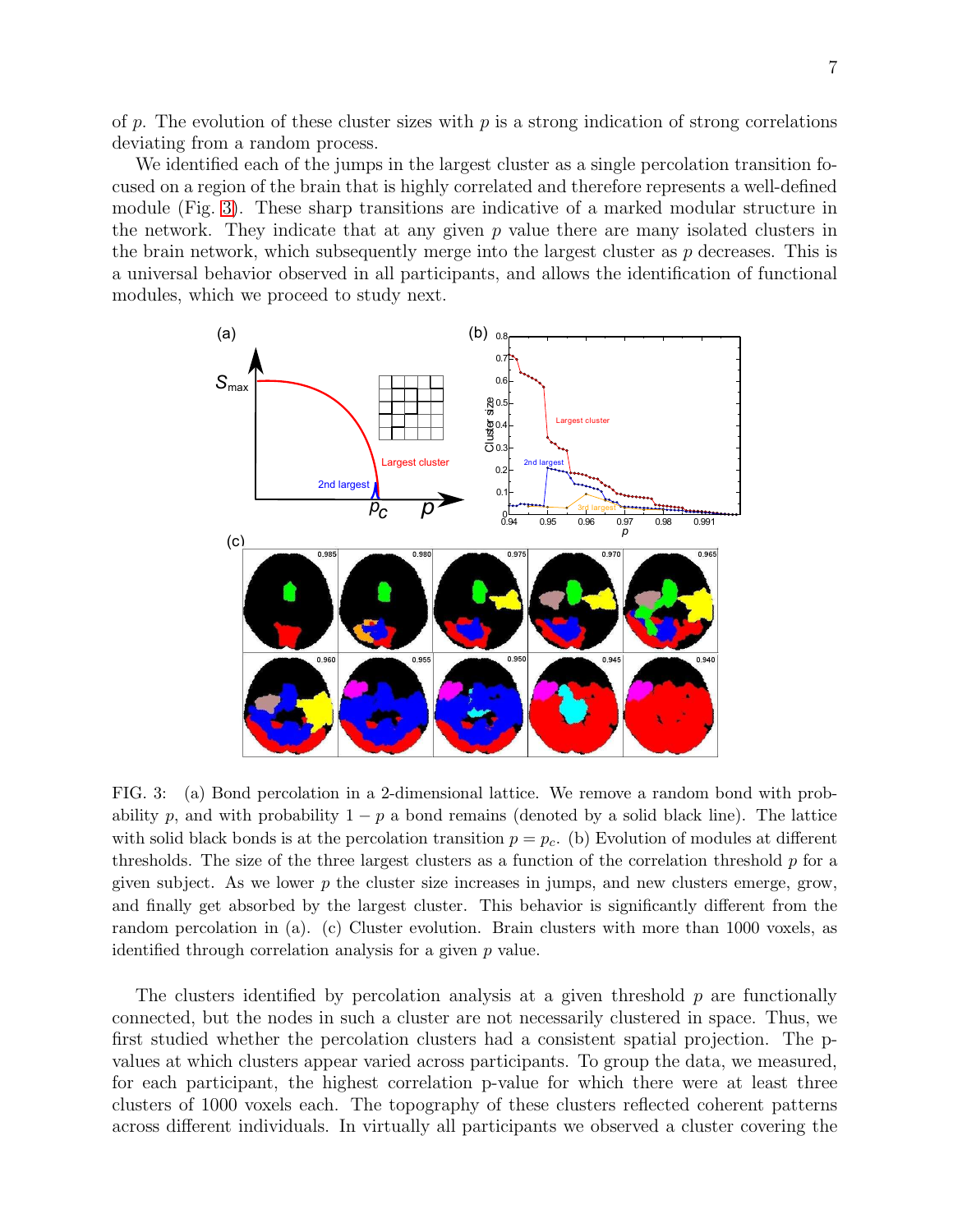premotor, supplementary motor area (SMA) region, a cluster covering the medial part of the posterior parietal cortex (PPC) and a cluster covering the medial part of early retinotopic cortex (area V1), along the calcarine fissure.

We then measured the likelihood that a voxel may appear in a percolation cluster, by counting, for each voxel, the number of individuals for which it was included in one of the first three percolation clusters (Fig. [4\)](#page-7-0).

Clusters in the three main nodes, V1, SMA, PPC, are ubiquitously present in percolation clusters and, to a lesser extent, voxels in the motor cortex (along the central sulcus) slightly more predominantly on the left hemisphere.

This analysis demonstrated that the correlation networks obtained from each subject yielded percolation clusters with consistent topographic projections. Next we focus on our main aim; exploring the topology and scaling properties of the network modules using fractal network analysis.



<span id="page-7-0"></span>FIG. 4: The emerging clusters have consistent spatial projections. (a) The color denotes the fraction of the total number of voxels that appear to one of the three largest clusters in  $N$  subjects at a given percolation threshold p. As we reduce the threshold the peak shifts towards larger N values, i.e. the same voxels appear consistently in the largest clusters for all subjects.  $(b,c)$ Spatial distribution of the first percolation clusters (in subject counts). The two brain slices show for the highest p-values the shared voxels. White bleached regions correspond to voxels which are included in the first percolation cluster for all subjects. The SMA, a region involved in planning motor action is the only shared region for all subjects.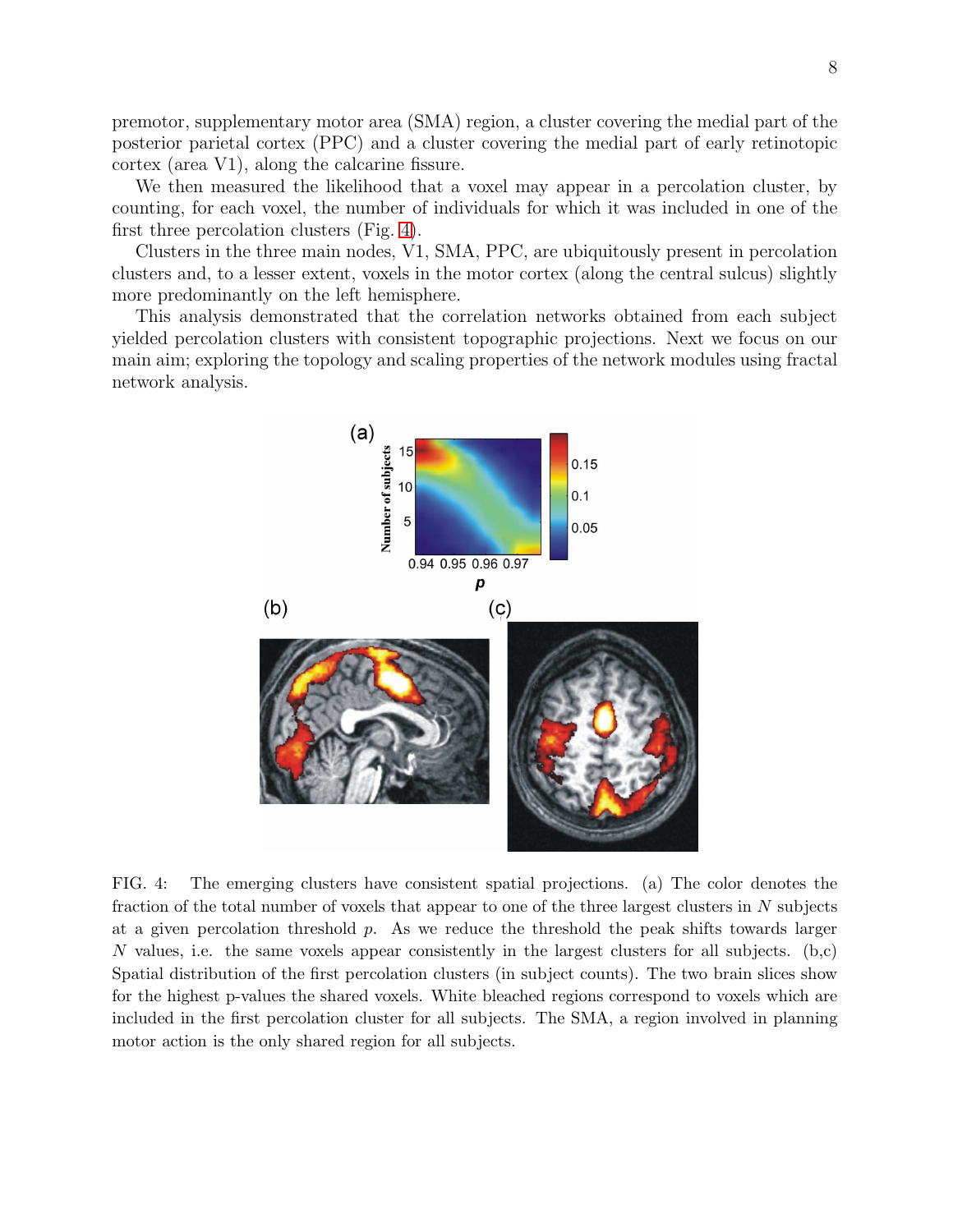#### B. Fractal analysis results

For each of the 16 participants and each of the 4 SOA conditions we calculated the resulting network through the phase correlation. Then, for each network, we estimated the percolation threshold that yields three clusters of at least 1000 voxels each. This results in a total of 192 clusters which were pooled together for the present analysis.

We applied the box-covering algorithm [\[10](#page-13-6), [15\]](#page-13-8) to measure the fractal dimension  $d_B$  of these 192 clusters. The fractal dimension  $d_B$  was calculated separately for each cluster. The resulting network fractal dimensions were distributed in a relatively narrow range, with an average value  $d_B = 1.9 \pm 0.1$  (Fig. [5a](#page-8-0)).



<span id="page-8-0"></span>FIG. 5: (a) Fractal dimension  $d<sub>B</sub>$  of the network clusters. The line is representative of the average dimension  $d_B = 1.9$ . (b) Fractal dimension  $d_f$  of the spatially embedded clusters. The large points represent the number of nodes  $N_f(r)$  included within a fixed distance r, averaged over all clusters, while smaller points refer to individual clusters. The fitted line corresponds to the average dimension  $d_f = 2.1$ .

The cluster structure can be also probed by its topological features when every nodevoxel assumes its assigned location at the brain. Each cluster identified by the box covering algorithm can be mapped to their anatomical projections, where two voxels are still connected according to their correlation but their distance is now defined by the Euclidean three-dimensional spatial distance  $r$  (Fig. [5b](#page-8-0)). This mapping allows the use of the classical fractal dimension in real space for the study of the structure of these functional clusters in the brain.

The method that we use to calculate the fractal dimension here is an alternative method to the one used in Ref. [\[4\]](#page-13-0). There,  $d_f$  was calculated by measuring the number of nodes,  $N<sub>C</sub>$ , in a cluster as a function of the cluster diameter. Here, for every cluster we start from a random point and open a circle of radius r and measure the number of nodes  $N_f(r)$  in this circle. The dependence of  $N_f(r)$  on r for this cluster gives its fractal dimension, and the process is repeated for all clusters. The scaling of the mass  $N_f(r)$  (i.e. number of nodes in the cluster) included in a sphere with Euclidean radius  $r$  follows the power-law form of Eq. [\(2\)](#page-3-1). The calculation of the individual Euclidean fractal dimensions yields an average of  $d_f = 2.1 \pm 0.1$  (Fig. [5b](#page-8-0)), which is similar for all clusters, and which is exactly the same as the one found in [\[4\]](#page-13-0). The network fractal dimension of all clusters was systematically lower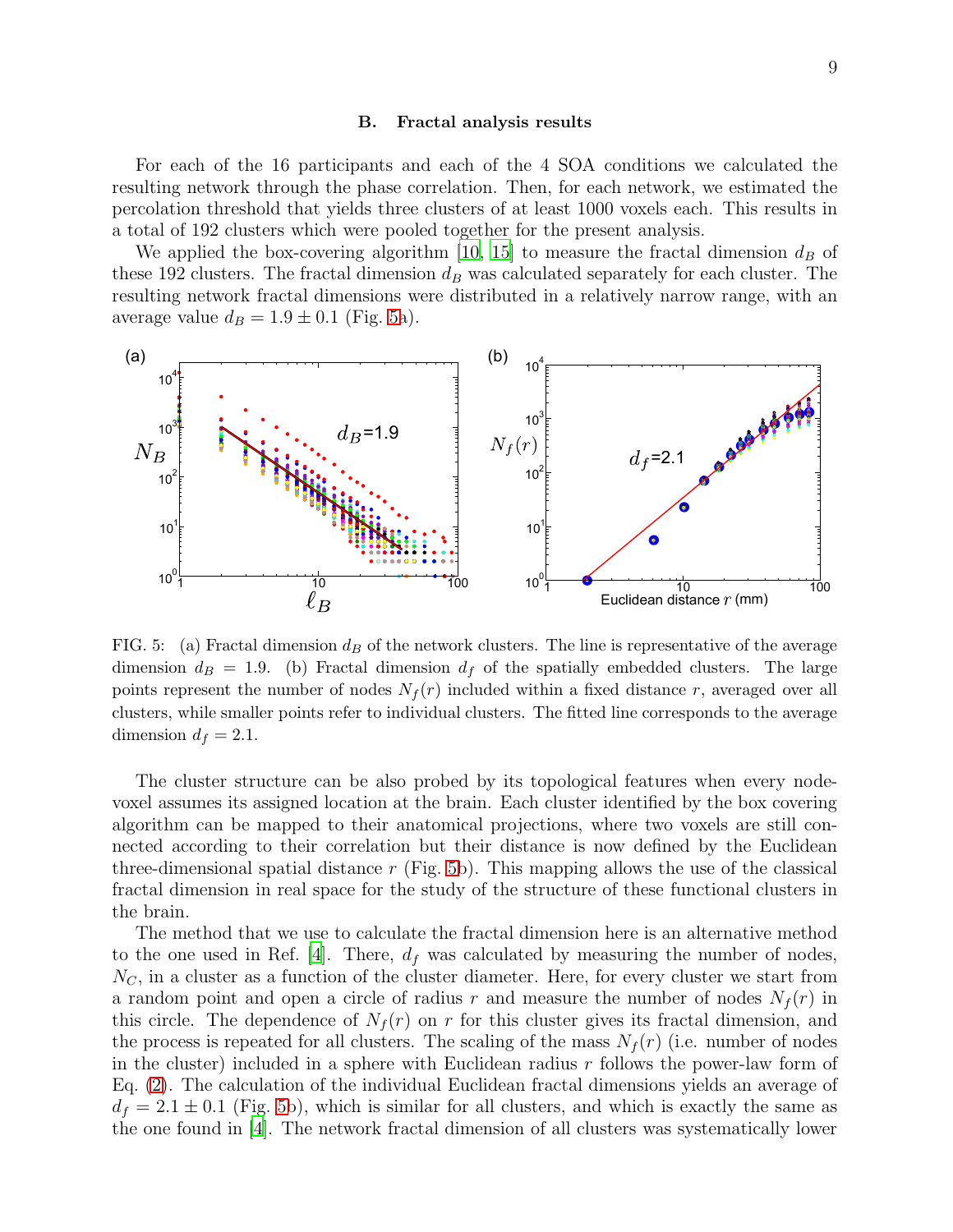than the real-space fractal dimension, which was in the range 2-2.4.

It is possible that the difference between the fractal dimensions of individual clusters can be due to systematic variations, influenced by various factors. We performed a number of tests to identify the stability of these calculations. In Fig. [6a](#page-9-0) we show a cross-plot for the exponents  $d_B$  and  $d_f$ , as calculated for each individual cluster. The value of  $d_B$  was systematically below  $d_f$ . From the same plot we deduce that the value of the percolation transition does not influence the fractal dimension, since the different  $p_c$  values of different clusters yield a uniform spreading of the fractal dimensions. It is also possible that the location of the brain clusters may have an effect on their fractal character. Our results do not provide any evidence towards this direction, either. In Fig. [6b](#page-9-0) we plot the exponents  $d_B$  and  $d_f$  for each cluster as a function of the y-coordinate of the cluster's center of mass, i.e. increasing y indexes corresponds to moving from the posterior to the anterior part of the brain. It is obvious that there is no systematic variation of the exponents in different locations. The above results emphasize the robustness of the fractal structure and indicate that we can consider the averages over all those structures to be representative of a typical brain module.



<span id="page-9-0"></span>FIG. 6: Consistency of the fractal dimension calculations. (a) Cross-plot of  $d_f$  vs  $d_B$  for individual brain clusters. The colors correspond to the threshold values of  $p_c$  where the first percolation transition was identified. (b) The network fractal dimension,  $d_f$  (blue), and the three-dimensional fractal dimension,  $d_B$  (red) as a function of the location of each cluster. This location corresponds to the center of mass, and is expressed through the y-index, posterior to anterior.

We can now characterize each single cluster, both at the functional level and at the topological level (i.e. the shape that the cluster assumes in the brain). Together, these results indicate that none of the clusters fill the 3D space densely; although the objects are embedded in three-dimensions their fractal dimension  $d_f$  is significantly smaller than 3. The network structure provides information on functional clusters, since it relates areas that are highly correlated independently of their physical proximity. Since the network fractal dimension  $d_B$  is even smaller than  $d_f$ , connections are fewer than one would expect through nearest-neighbor connections only. In simpler words, clusters do not form densely connected neighborhoods.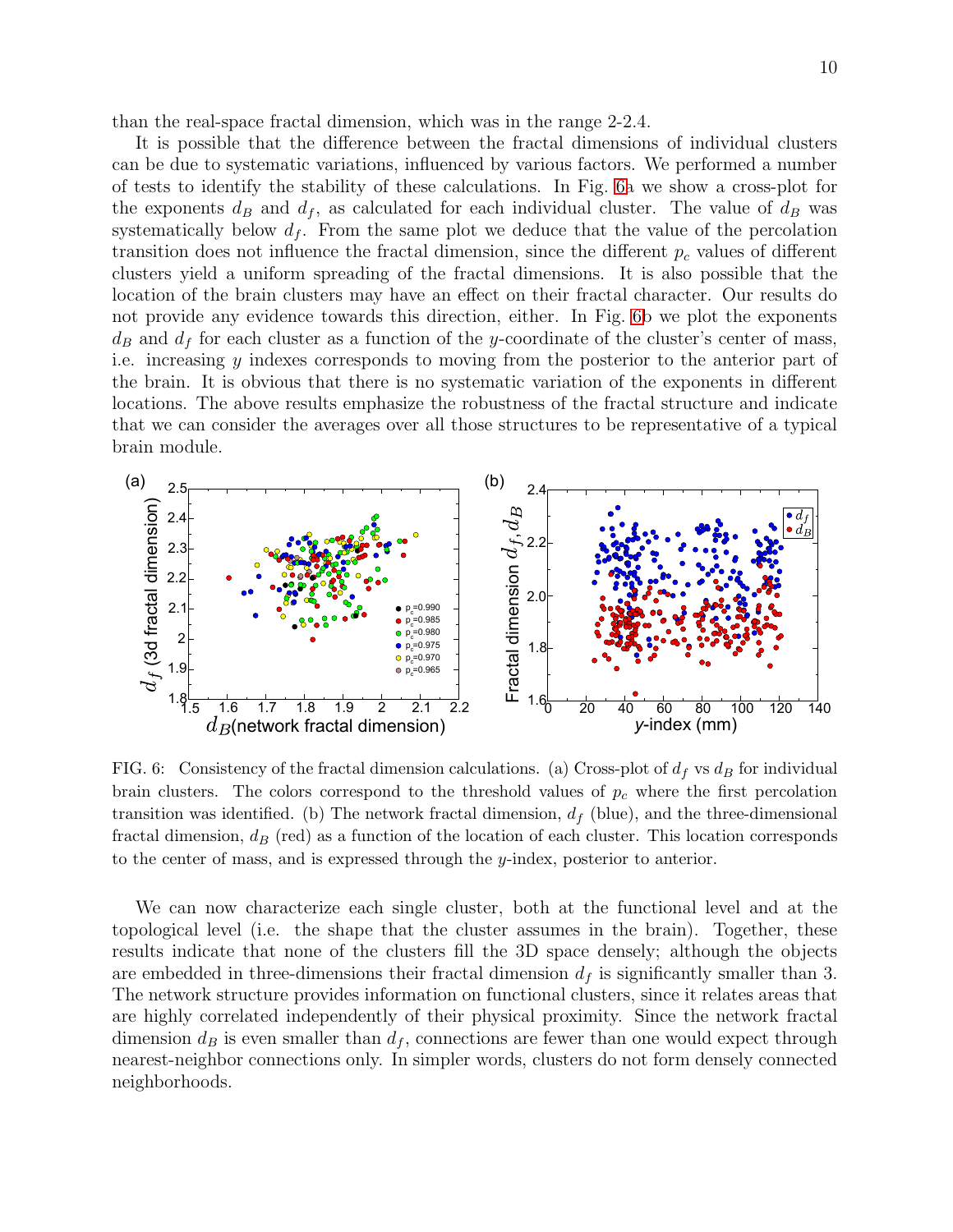#### C. Modular structure

In the Materials and Methods section we described how we can use the optimal MEMB coverage of the network with  $N_B$  nodes for a given  $\ell_B$  value, in order to characterize the network modularity. Analysis of the modularity Eq. [\(4\)](#page-5-0) in Fig. [7](#page-10-0) reveals a monotonic increase of  $\mathcal{M}(\ell_B)$  with a lack of a characteristic value of  $\ell_B$ . Indeed, the data can be approximately fitted with a power-law functional form, Eq. [\(5\)](#page-5-1), which is characterized by the modularity exponent  $d_M$ . We analyze the resulting networks of different subjects and we find that  $d_M = 1.9 \pm 0.1$  is approximately constant over different individuals. (Fig. [7\)](#page-10-0).

This value reveals a considerable degree of modularity in the entire system as evidenced by the network structure. For comparison, a random network has  $d_M = 0$  and a uniform lattice has  $d_M = 1$  [\[20](#page-13-11)]). The lack of a characteristic length-scale in the modularity shown in Fig. [7](#page-10-0) suggests that the modules appear at all length-scales, i.e. modules are organized within larger modules in a self-similar way, so that the inter-connections between those clusters repeat the basic modular character of the entire brain network. Thus, the modular organization of the network remains statistically invariant when observed at different scales.



<span id="page-10-0"></span>FIG. 7: Modularity as a function of  $\ell_B$  for different clusters. The average value of the exponent is  $d_M = 1.9$ , shown by the solid line.

## D. Short-cut wiring is optimized for efficient flow

A major advantage of the present analysis approach is that the analysis of the type of short-cuts present in the brain networks can convey a notion of optimal navigability in the network.

The addition of long-range links can turn the balance of a network structure towards either a self-similar structure with significant modularity but poor transfer or towards a small-world structure with very efficient flow at the cost of modularity (specialization). A small number of such shortcuts, quantified through renormalization group analysis [\[24](#page-13-15)], has been shown to provide the optimal trade-off between these two properties. In the case of the brain clusters the need for specialization/modularity is obvious, as also shown in the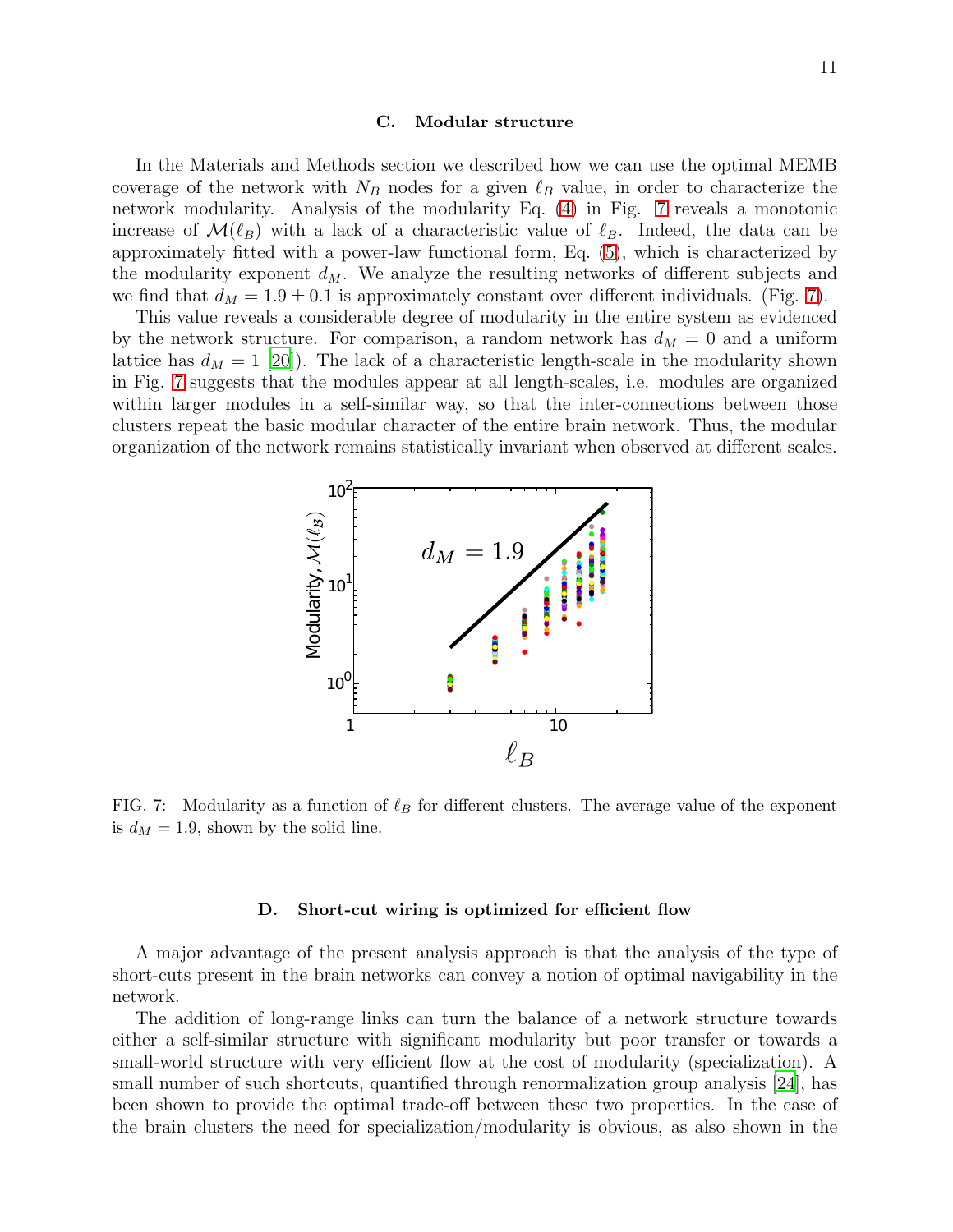previous section, so it is important to understand how shortcuts influence the efficiency of signal transport in these structures.

In order to study how the modules that we recovered by the first percolation transition integrate at a larger scale, we also considered another percolation transition that corresponds to the emergence of a spanning cluster. We chose this transition as the correlation point where the largest cluster is equal to half of the total size. This global network connects practically all the smaller brain modules.

We probed the connectivity for this network, by analyzing the distance distribution of the links in the network, i.e. the Euclidean distance between any two voxels that are connected through their phase correlation (Fig. [8a](#page-11-0)). We find an approximately power law distribution (Fig. [8b](#page-11-0)) of the form:

$$
P(r) \sim r^{-\alpha},\tag{6}
$$

with a short-cut exponent  $\alpha \approx 3.1$ . The value of this exponent is very significant, since it approximately satisfies the scaling relation with the fractal dimension of the brain network:

$$
\alpha = d_f + 1. \tag{7}
$$

Such a scaling relation was recently [\[25\]](#page-13-16) found to optimize the transfer of information across a network with fractal dimension  $d_f$  when the short-cuts in the network are added with a cost constraining the number of total links. Thus, our scaling and modular analysis suggests that, taking into account the spatial restrictions, the functional behavior of the brain is optimally wired for facilitating efficient information transfer among different areas.



<span id="page-11-0"></span>FIG. 8: (a) Real-space representation of the network at the second global percolation. The largest component is half the total mass. The blue lines highlight the longest links in Euclidean distance, which correspond to the weak ties. (b) Cumulative probability distribution  $P(r_{ij} > r)$  of Euclidean distances  $r_{ij}$  between any two voxels that are directly connected in the correlation network. The straight line fitting yields an exponent  $\alpha - 1 = 2.1 \pm 0.1$  indicating optimal information transfer with wiring cost minimization.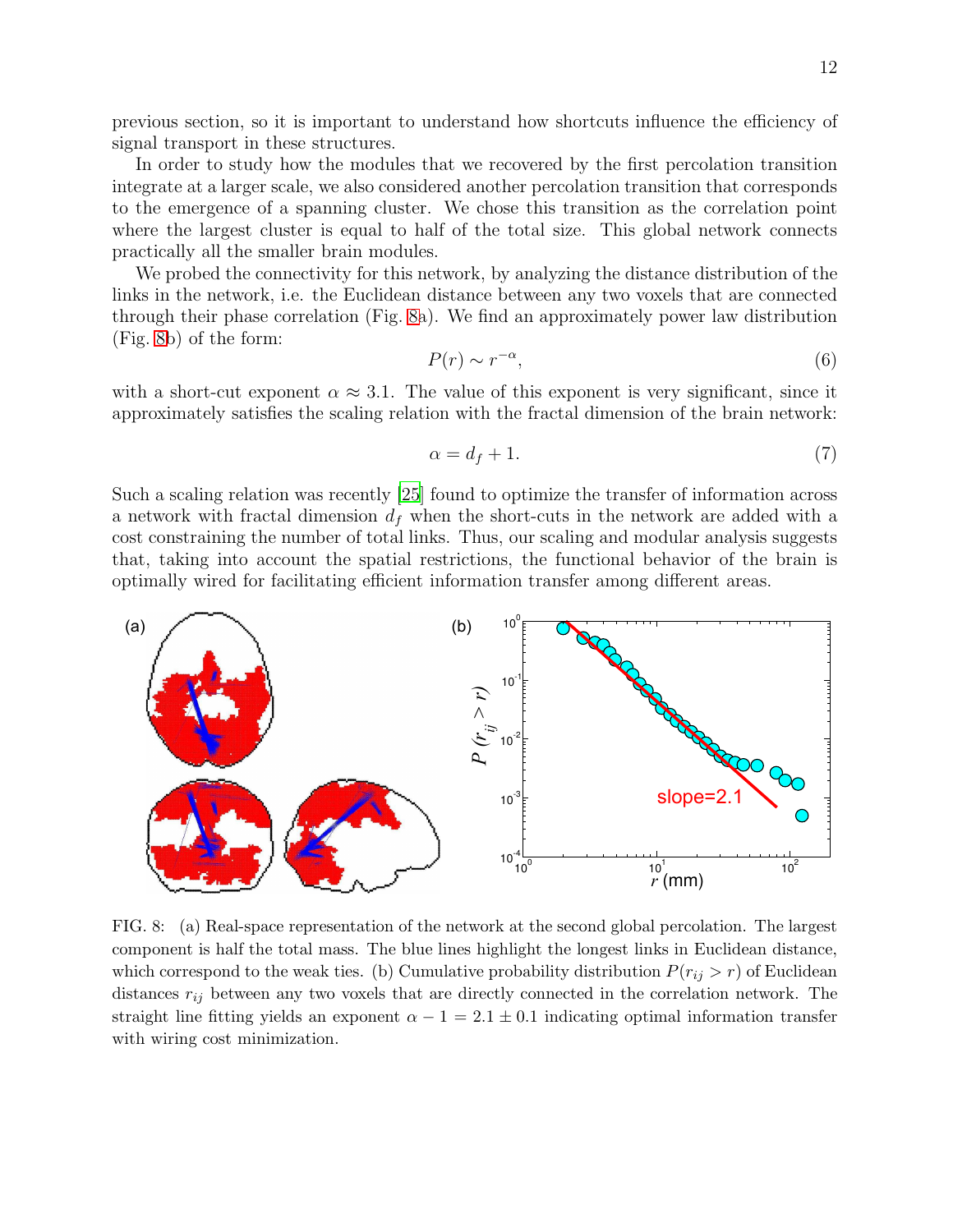#### IV. DISCUSSION

Our analysis revealed a fractal structure for the individual brain clusters. These clusters have a consistent topological behavior and are located at the areas that correspond to the expected brain responses. These modular stuctures present consistent fractal properties, both at the functional level and at a topological level. This indicates that the individual processing units that we recover do not have significant small-world properties. In constrast, when we include weaker correlations, the modules that appear at smaller scales are connected through long-range links. These shortcuts give a small-world character to the brain network as a whole, i.e. when studied at scales larger than an individual module.

The study of the distribution for these links suggests interestingly that they are optimizing transfer network properties, by also considering the wiring cost. In simpler terms, this topology does not minimize the global connectivity, simply to connect all the nodes; instead it minimizes the amount of wire required to achieve the goal of shrinking the network to a small-world.

The existence of modular organization of strong ties in a sea of weak ties is reminiscent of the structure found to bind dissimilar communities in social networks. Granovetter's work in social sciences [\[26](#page-14-0)] proposes the existence of weak ties to cohese well-defined social groups into a large-scale social network. Such a two-scale structure has a large impact on the diffusion and influence of information across the entire social structure. Our observation of this two-layer organization in brain networks suggests that it may be a ubiquitous natural solution to the puzzle of information flow in highly modular structures.

Previous studies have found that wiring of neuronal networks at the cellular level is close to optimal [\[27](#page-14-1)]. Specifically it is found that long-range connections do not minimize wiring but achieve network benefits. In agreement with this observation, at the mesoscopic scale explored here, we find an optimization which reduces wiring cost while maintaining network proximity. An intriguing element of our observation is that this minimization assumes that broadcasting and routing information are known to each node. How this may be achieved - what aspects of the neural code convey its own routing information - remains an open question in Neuroscience.

#### Acknowledgments

We thank D. Bansal, S. Dehaene, S. Havlin, and H.D. Rozenfeld for valuable discussions. L.K.G. and H.A.M. thank the NSF-0827508 Emerging Frontiers Program for financial support. M.S. is supported by a Human Frontiers Science Program Fellowship.

<span id="page-12-0"></span><sup>[1]</sup> V.M. Eguiluz, D.R. Chialvo, G.A. Cecchi, M. Baliki, A.V. Apkarian, Scale-free brain functional networks. *Phys. Rev. Lett.* 94, 018102 (2005).

<span id="page-12-2"></span><sup>[2]</sup> O. Sporns, G. Tononi, R. Kotter, The Human Connectome: A Structural Description of the Human Brain. *PLOS Computational Biology* 1, e42 (2005).

<span id="page-12-1"></span><sup>[3]</sup> E. Bullmore, and O. Sporns, Complex brain networks: graph theoretical analysis of structural and functional systems. *Nature Reviews Neuroscience* 10, 186 (2009).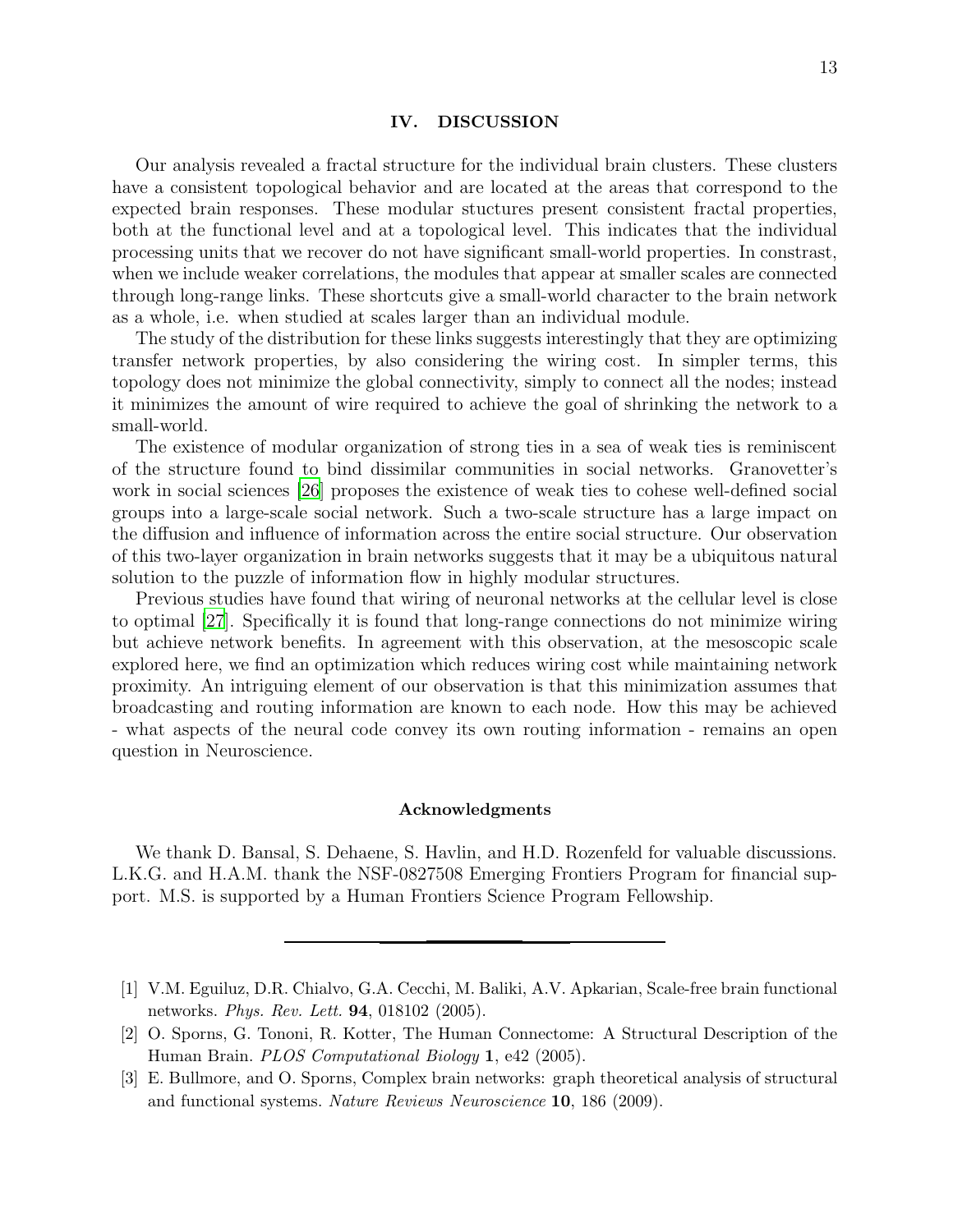- <span id="page-13-0"></span>[4] L.K. Gallos, H.A. Makse, and M. Sigman, A small-world of weak ties provides optimal global integration of self-similar modules in functional brain networks. *Proc. Natl. Acad. Sci. U.S.A.* 109, 2825 (2012).
- <span id="page-13-1"></span>[5] D. Watts, and S. Strogatz, Collective dynamics of 'small-world' networks. *Nature* 393, 440 (1998).
- <span id="page-13-2"></span>[6] R.S. Menon, D.C. Luknowsky, and J.S. Gati, Mental chronometry using latency-resolved functional MRI *Proc. Natl. Acad. Sci. U.S.A.* 95, 10902 (1998).
- <span id="page-13-3"></span>[7] M. Sigman, A. Jobert, S. Dehaene, Parsing a sequence of brain activations of psychological times using fMRI. *Neuroimage* 35, 655 (2007).
- <span id="page-13-4"></span>[8] M. Sigman, S. Dehaene S, Brain mechanisms of serial and parallel processing during dual-task performance. *J. Neurosci.* 28, 7585 (2008).
- <span id="page-13-5"></span>[9] P.E. Dux, J. Ivanoff, C.L. Asplund, and R. Marois, Isolation of a central bottleneck of information processing with time-resolved fMRI. *Neuron* 52, 1109 (2006).
- <span id="page-13-6"></span>[10] C. Song, S. Havlin, and H. A. Makse, Self-similarity of complex networks. *Nature* 433, 392 (2005).
- [11] K. I. Goh, G. Salvi, B. Kahng, and D. Kim, Skeleton and fractal scaling in complex networks. *Phys. Rev. Lett.* 96, 018701 (2006).
- [12] C. Song, S. Havlin S, and H. A. Makse, Origins of fractality in the growth of complex networks. *Nature Phys.* 2, 275 (2006).
- [13] J. S. Kim, K. I. Goh, G. Salvi, E. Oh, B. Kahng, and D. Kim, Fractality in complex networks: critical and supercritical skeletons. *Phys. Rev. E* 75, 016110 (2007).
- <span id="page-13-7"></span>[14] F. Radicchi, J. J. Ramasco, A. Barrat, and S. Fortunato, Complex networks renormalization: flows and fixed points. *Phys. Rev. Lett.* 101, 148701 (2008).
- <span id="page-13-8"></span>[15] C. Song, L. K. Gallos, S. Havlin, and H. A. Makse, How to calculate the fractal dimension of a complex network: the box covering algorithm. *J. Stat. Mech: Theory and Experiments*, P03006 (2007).
- <span id="page-13-9"></span>[16] V. Galvao, J.G.V. Miranda, R.F.S. Andrade, J.S. Andrade Jr, L.K. Gallos, and H.A. Makse, Modularity map of the network of human cell differentiation. *Proc. Natl. Acad. Sci. U.S.A.* 107, 5750 (2010).
- <span id="page-13-10"></span>[17] M. E. J. Newman, and M. Girvan, Finding and evaluating community structure in networks. *Phys. Rev. E* 69 026113 (2004).
- [18] R. Guimerà, and L.A.N. Amaral, Functional cartography of complex metabolic networks. *Nature* 433 895 (2005).
- [19] G. Caldarelli, A. Vespignani (eds). *Large scale structure and dynamics of complex networks.* (World Scientific, Singapore, 2007).
- <span id="page-13-11"></span>[20] L. K. Gallos, C. Song, S. Havlin, and H. A. Makse, Scaling theory of transport in complex biological networks. *Proc. Nat. Acad. Sci. USA*, 104, 7746 (2007).
- <span id="page-13-12"></span>[21] A. Bunde, and S. Havlin, *Fractals and Disordered Systems*, edited by A. Bunde and S. Havlin, 2nd edition (Springer-Verlag, Heidelberg, 1996).
- <span id="page-13-13"></span>[22] T. Vicsek, *Fractal Growth Phenomena*, 2nd ed., Part IV (World Scientific, Singapore, 1992).
- <span id="page-13-14"></span>[23] H.E. Stanley, *Introduction to Phase Transitions and Critical Phenomena* (Oxford University Press, Oxford, 1971).
- <span id="page-13-15"></span>[24] H.D. Rozenfeld, C. Song, and H.A. Makse, Small-World to Fractal Transition in Complex Networks: A Renormalization Group Approach. *Phys. Rev. Lett.* 104, 025701 (2010).
- <span id="page-13-16"></span>[25] G. Li, S.D.S. Reis, A.A. Moreira, S. Havlin, H.E. Stanley, and J.S. Andrade Jr, Towards design principles for optimal transport networks. *Phys. Rev. Lett.* 104, 018701 (2010).